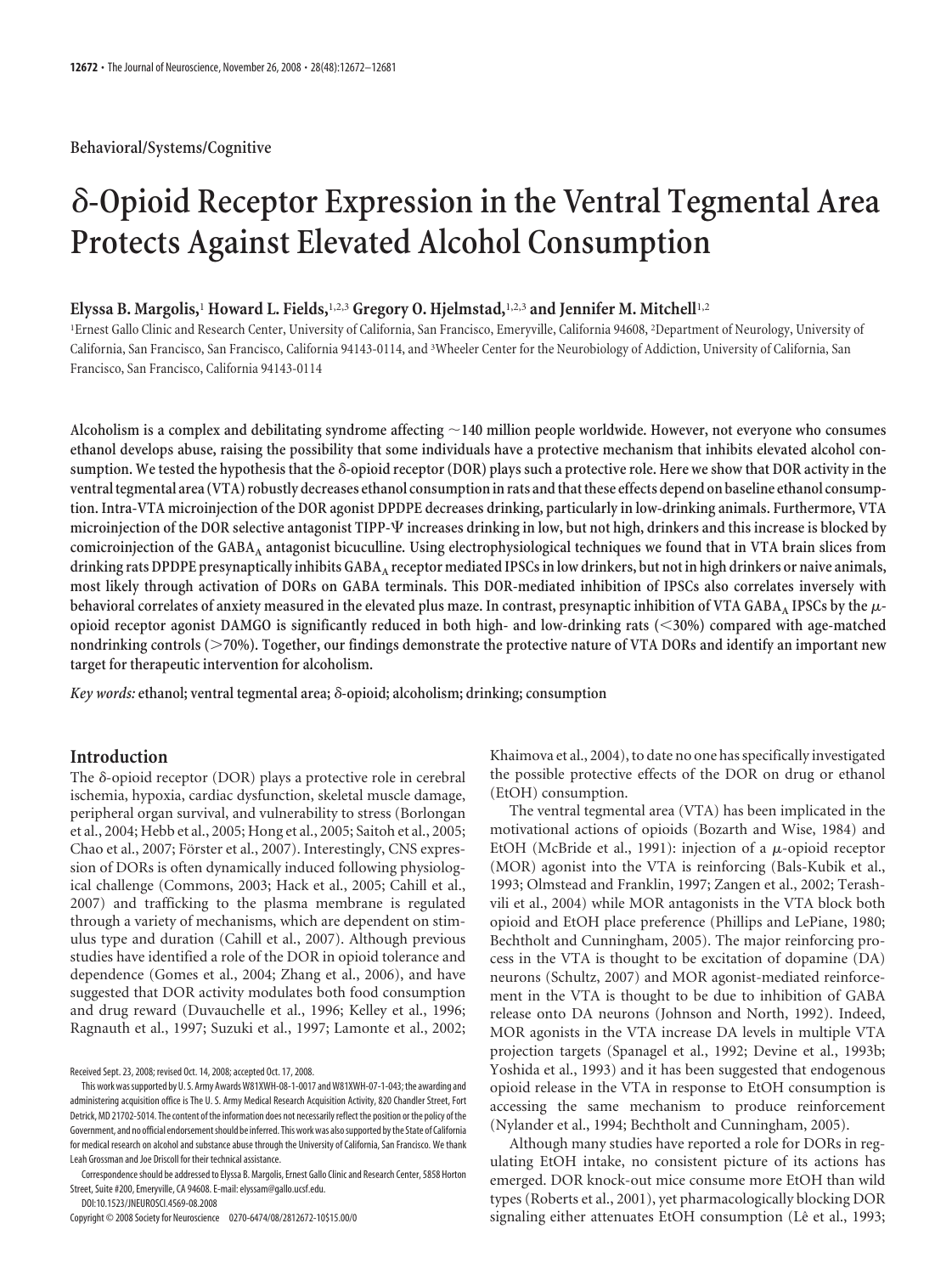

**Figure 1.** Drinking habits develop and stabilize over months. A, Cumulative EtOH consumption for individual high (black;  $n =$ 12) and low (red;  $n = 12$ ) drinking animals over the course of 5 months on a two-bottle free choice, continuous access paradigm. Drinking patterns are clearly established by the end of the fourth month. *B*, Stable EtOH consumption plateau in high and low drinkers over the last 2 weeks before manipulation. Note that there is no crossover between high (black) and low (red) drinking populations. Broken horizontal lines indicate mean consumption over the 12 measurement points and shaded regions  $\pm$  SEM for each group.

Froehlich, 1995; Krishnan-Sarin et al., 1995a,b; June et al., 1999; Hyytiä and Kiianmaa, 2001; Ciccocioppo et al., 2002) or has no effect (Hyytiä, 1993; Ingman et al., 2003). The reasons for this variability are not known; however, one possibility is that DOR efficacy changes dynamically during EtOH exposure. To determine whether dynamic regulation of the DOR affects EtOH intake in chronic drinkers, we studied the effect of DOR ligands on EtOH consumption in high- and low-drinking rats following long-term voluntary EtOH consumption. We performed this investigation in the VTA because opioid signaling in this brain region is sufficient to modulate EtOH reinforcement (Bechtholt and Cunningham, 2005).

## **Materials and Methods**

*Animals.* Fifty-three male Lewis rats (Harlan Laboratories) weighing between 275 and 300 g on arrival were housed individually in a temperature controlled colony room (21°C) on a 12 h reversed light/dark cycle (lights off at 10 A.M.). All experiments were performed during the dark portion of the cycle. Rat chow, water, and 10% EtOH (Gold Shield) were available *ad libitum*. Experiments were conducted in accordance with the Guide for the Care and Use of Laboratory Animals (National Institutes of Health) and were approved by the Ernest Gallo Clinic and Research Center Committee on Animal Research. Animals were never food or water deprived.

*EtOH self-administration.* EtOH was administered via a two-bottle continuous access, free-choice paradigm in which one bottle contained 10% EtOH (v/v) and the other bottle contained water. Sucrose was never added to the EtOH solution. The amount of EtOH and water consumed was measured at the same time daily (10 A.M.). Stable selfadministration was achieved in 12–14 weeks (Fig. 1). Experiments began after a stable level of EtOH self-administration was achieved for all animals. Animals were weighed daily. No significant differences or changes in weight were observed between high and low drinkers or between any treatment groups. Bottles were identical and their positions were counterbalanced and rotated daily.

*VTA cannulations.* Animals were anesthetized and maintained on isoflurane (0.5 l/min) as needed for the duration of surgery. Animals were placed in a stereotaxic frame and were implanted with bilateral 26-gauge stainless steel chronic guide cannulas (Plastics One) into the VTA (AP,  $-5.8$ ; ML,  $\pm 0.5$ ; DV,  $-7.0$ ) based on the atlas of Paxinos and Watson (1997). Cannulas were secured to the skull with dental cement. At the end of the surgical procedure, animals were treated with penicillin and topical antibiotics. A stainless steel dummy cannula (Plastics One) was inserted into each guide cannula and remained in place when the

guide cannulas were not in use. Animals were allowed a 1 week recovery period before behavioral testing.

*VTA microinjections.* Each injection was made using a 1  $\mu$ l syringe (Hamilton) attached to 20 cm of PE 50 tubing connected to a 33 gauge injection cannula (Plastics One). Microinjections of 0.5  $\mu$ l volumes were given at a rate of 0.5  $\mu$ l/min using a syringe pump (kd Scientific) into each side of the VTA, except for bicuculline injections, where  $0.25$   $\mu$ l was injected per side. Injection cannulas extended 2 mm beyond guide cannulas and were left in place for 1 min following microinjections to minimize the backflow of drug solution. In addition to drug microinjections, physiological saline microinjections were made in every rat to measure the effect of the injection manipulation alone on drinking. Drug injections were randomized and counterbalanced. Change in drinking due to drug microinjections was calculated by comparing to both the previous day's consumption ("baseline") and to saline injection. At the conclusion of the experiment, animals were anes-

thetized with pentobarbital and perfused intracardially through the ascending aorta with 0.1 M phosphate buffered saline followed by 10% formalin. Brains were sectioned coronally at 50  $\mu$ m, mounted and stained with cresyl violet. Only animals with confirmed injection sites within the VTA were included (see supplemental figure, available at www.jneurosci.org, for placements). No behavioral differences were observed between animals with anterior compared with posterior cannula placements.

*Elevated plus-maze.* Before electrophysiological slice recordings, animals were run in an Elevated Plus-Maze (Med Associates) for 5 min. The main platform was elevated 75 cm from the ground and consisted of four arms (50  $\times$  10 cm each) joined by a central platform (10  $\times$  10 cm) with floor lines delineating the entrance to each arm. Enclosed arm walls were 40 cm high. Amount of time in open and closed arms, and number of rearings in open and closed arms were recorded for analysis. Animals began testing when placed in the central hub with their head facing toward a closed arm.

*Slice preparation and electrophysiology.* Lewis rats were maintained on 2 bottle choice, as described for the behavioral experiments, until their drinking stabilized. Electrophysiological experiments were completed blind to EtOH consumption levels. Recordings were made throughout the VTA. To commence electrophysiological experiments, rats were anesthetized with isoflurane and their brains were removed. Horizontal brain slices (200  $\mu$ m thick) containing the VTA were prepared using a vibratome (Leica Microsystems). Slices were submerged in artificial CSF solution containing (in mm): 126 NaCl, 2.5 KCl, 1.2 MgCl, 1.4 NaH<sub>2</sub>PO<sub>4</sub>, 2.5 CaCl<sub>2</sub>, 25 NaHCO<sub>3</sub>, and 11 glucose saturated with 95% O<sub>2</sub>-5% CO<sub>2</sub> and allowed to recover at 32°C for at least 1 h. Individual slices were visualized using a Zeiss Axioskop microscope with differential interference contrast optics and infrared illumination. Whole-cell patch-clamp recordings were made at 32°C using 2.5–5 M $\Omega$  pipettes containing (in mm) 128 KCl, 20 NaCl, 1 MgCl<sub>2</sub>, 1 EGTA, 0.3 CaCl<sub>2</sub>, 10 HEPES, 2 MgATP, and 0.3 Na<sub>3</sub>GTP (pH 7.2, osmolarity adjusted to 275), plus 0.1% biocytin or lucifer yellow to label the recorded neuron. Signals were amplified using a Multiclamp 700B amplifier (Axon Instruments), filtered at 2 kHz, and collected at 5 kHz using IGOR Pro (Wavemetric). *I*<sup>h</sup> was measured by voltage clamping cells and stepping from  $-60$  to  $-40$ ,  $-50, -70, -80, -90, -100,$  and  $-120$  mV. Cells were recorded in voltage-clamp mode ( $V = -70$  mV). Series resistance and input resistance were sampled throughout the experiment with 4 mV, 200 ms hyperpolarizing steps. GABA<sub>A</sub> IPSCs were pharmacologically isolated with  $6,7$ -dinitroquinoxaline-2,3(1H,4H)-dione (DNQX: 10  $\mu$ M), strychnine  $(1 \mu)$ , and sulpiride  $(10 \mu)$ . Picrotoxin  $(100 \mu)$  was added at the end of some recordings to confirm the remaining signal was due to  $GABA_A$ receptor activation. Stimulating electrodes were placed 80–250  $\mu$ m away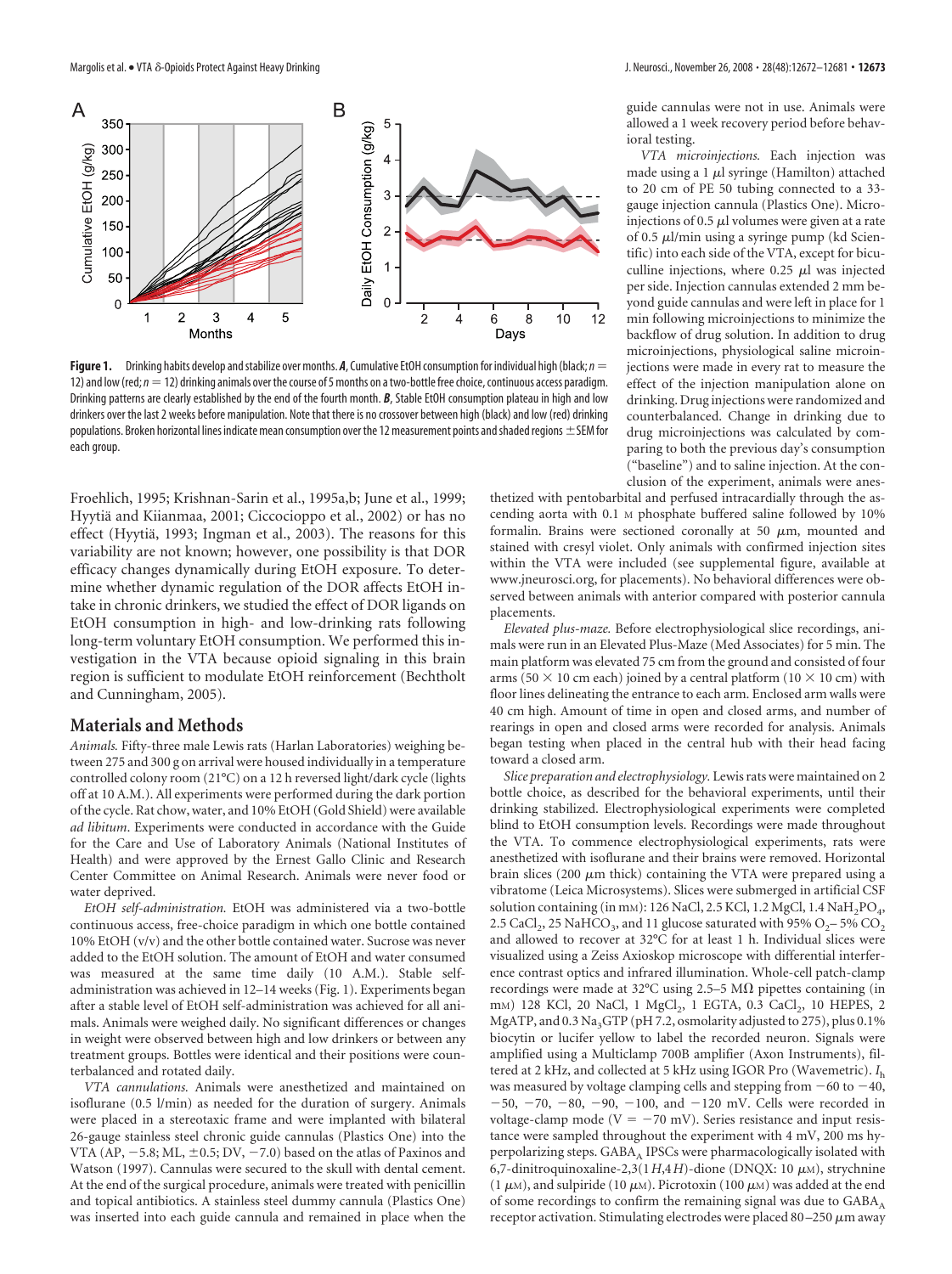from the soma. To measure drug effects on evoked IPSCs, paired pulses (50-ms interval) were delivered once every 10 s. The IPSC amplitude was calculated by comparing a 2 ms period around the peak to a 2 ms interval just before stimulation. The paired-pulse ratio (PPR) was calculated by dividing the amplitude of the second IPSC by that of the first, after averaging together 8 consecutive trials. Spontaneous events were detected by searching the smoothed first derivative of the data trace for values that exceeded a set threshold, and these events were confirmed visually. Dose–response experiments were completed in the presence of a MOR antagonist (1  $\mu$ m CTAP) to insure the observed effect remained DOR selective at the  $10 \mu$ M dose of DPDPE.

All neurons were identified as  $I_h(+)$  or  $I_h(-)$ . Wherever possible, *I*h( ) neurons were immunocytochemically processed for tyrosine hydroxylase (TH) content as a marker for DA neurons (see below). However, since no results differed across any of these cell groups, the data were grouped together for analysis.

*Immunocytochemistry.* Immediately after electrophysiological recording, slices were fixed in 4% formaldehyde for 2 h and then stored at 4°C in PBS. Slices were preblocked for 2 h in PBS plus 0.3% (v/v) Tween, 0.2% BSA and 5% normal goat serum and then incubated at 4°C with a rabbit anti-tyrosine hydroxylase polyclonal antibody (1:100). The slices were then washed thoroughly in PBS with 0.3% Tween and 0.2% (w/v) BSA before being agitated overnight at 4°C with Cy5 or FITC anti-rabbit secondary antibody (1:100). For cells filled with biocytin, fluorescein (DTAF)-conjugated streptavidin (3.25  $\mu$ l/ml) was also added during this step. Sections were rinsed and mounted on slides using Bio-Rad Fluoroguard Antifade Reagent mounting media and visualized under a Zeiss LSM 510 META microscope. Primary antibodies were obtained from Chemicon International, secondary antibodies from Jackson ImmunoResearch Laboratories, and all other reagents from Sigma Chemical.

*Drugs and doses.* For behavioral experiments, DPDPE (10 mM; Sigma), TIPP- $\Psi$  (5  $\mu$ м; NIDA), Bicuculline (1 mm; Sigma), DAMGO (0.2 mm; Sigma), and CTOP (10 mM; Tocris) were prepared in physiological saline for microinjection into the VTA. For electrophysiology, all drugs were applied by bath perfusion. Stock solutions were made and diluted in artificial CSF immediately before application. All chemicals were obtained from Sigma or Tocris except TIPP- $\Psi$ , which was acquired from NIDA.

*Data analysis.* Results are presented as mean  $\pm$  SEM where appropriate. For behavioral data, drinking was analyzed using 24 h time points. Raw drinking data were used for paired Student's *t* test comparisons probing drug effects on drinking compared with baseline or saline injections, a more conservative comparison than analyzing normalized data. Drinking comparisons and regression analyses were completed in Excel (v.11.4.1; Microsoft). Because TIPP- $\Psi$  induced a long-lasting, robust increase in EtOH consumption in low-drinking animals (see below), cross-over saline data could not be obtained for three animals that received the TIPP- $\Psi$  injection before saline. Baseline data were substituted for these three animals for benefit of statistical comparison. For electrophysiology, the analyzed data were composed of the 4 min of baseline just preceding drug application and minutes 4 –7 of drug application. Comparisons across electrophysiology groups were made with one-way ANOVA followed by the Student–Newman–Keuls (SNK) method for multiple comparisons where appropriate using SigmaStat software (SPSS).  $p < 0.05$  was required for significance in all experiments.

## **Results**

#### **DOR activation in the VTA attenuates EtOH consumption**

We initially investigated the effects of DOR activation on EtOH consumption by microinjecting DOR selective compounds into the VTA of chronically drinking Lewis rats. The DOR selective agonist DPDPE (10 mM) decreased drinking across all animals compared with drinking the day before treatment ( $n = 15$ ,  $t =$ 2.14,  $p = 0.008$ ) (Fig. 2A). This effect was also evident compared with control saline microinjections in the same rats, and was particularly prominent in low drinkers ( $n = 7$ ,  $t = 2.45$ ,  $p = 0.02$ ) (Fig. 2*B*). This DPDPE effect on drinking was only at trend level in high drinkers ( $n = 8$ ,  $t = 2.36$ ,  $p = 0.059$ ) (Fig. 2*B*). Addition-



Figure 2. Chronically drinking rats decreased their EtOH consumption following DOR activation in the VTA. *A*, EtOH drinking decreased across the whole population of rats when the DOR agonist DPDPE (10 mm) was microinjected bilaterally into their VTA compared with the preceding 24 h. *B*, This decrease in drinking was also evident when compared with control saline injection effects and was particularly pronounced in low-drinking animals.  $*_p$  < 0.05;  $^{**}p$  < 0.01.



**Figure 3.** Chronically drinking rats increased their EtOH consumption when DOR signaling was blocked in the VTA. **A**, Microinjecting the DOR selective antagonist TIPP- $\Psi$  (5  $\mu$ м) into the VTA increased drinking compared with the preceding 24 h of consumption. *B*, This increase in drinking was also apparent compared with saline injections and was driven by low-drinking animals.  $p < 0.05$ .

ally, there was an inverse correlation between baseline EtOH consumption and % baseline drinking following DPDPE administration ( $n = 15$ ,  $F = 6.35$ ,  $r = 0.57$ ,  $p = 0.02$ ), which demonstrated that the lowest drinking animals were the most affected by DPDPE. Consistent with this result, the DOR selective antagonist TIPP- $\Psi$  (5  $\mu$ м) microinjected into the VTA increased drinking across all animals compared with EtOH consumption the day preceding treatment ( $n = 14$ ,  $t = 2.16$ ,  $p = 0.006$ ) (Fig. 3*A*). This was also the case compared with saline injections, and a median split of the data revealed that this effect was again driven by the low drinkers ( $n = 7$ ,  $t = 2.45$ ,  $p = 0.0002$  for low drinkers vs  $n = 7$ ,  $t = 2.45$ ,  $p = 0.32$  for high drinkers) (Fig. 3*B*). These data suggest that DOR activation by endogenous opioids released in the VTA normally suppresses EtOH intake. Moreover, some animals appear to lack this protective mechanism, resulting in increased EtOH intake.

# **DOR activation decreases GABA release in the VTA in chronically drinking animals**

Our behavioral observations indicate that DOR activation in the VTA is interacting with EtOH reinforcement. One possibility is that in low drinkers EtOH is reinforcing at a lower concentration. Since attenuation of  $GABA_A$  signaling in the VTA is reinforcing (Ikemoto et al., 1997) and presynaptic opioid receptor activation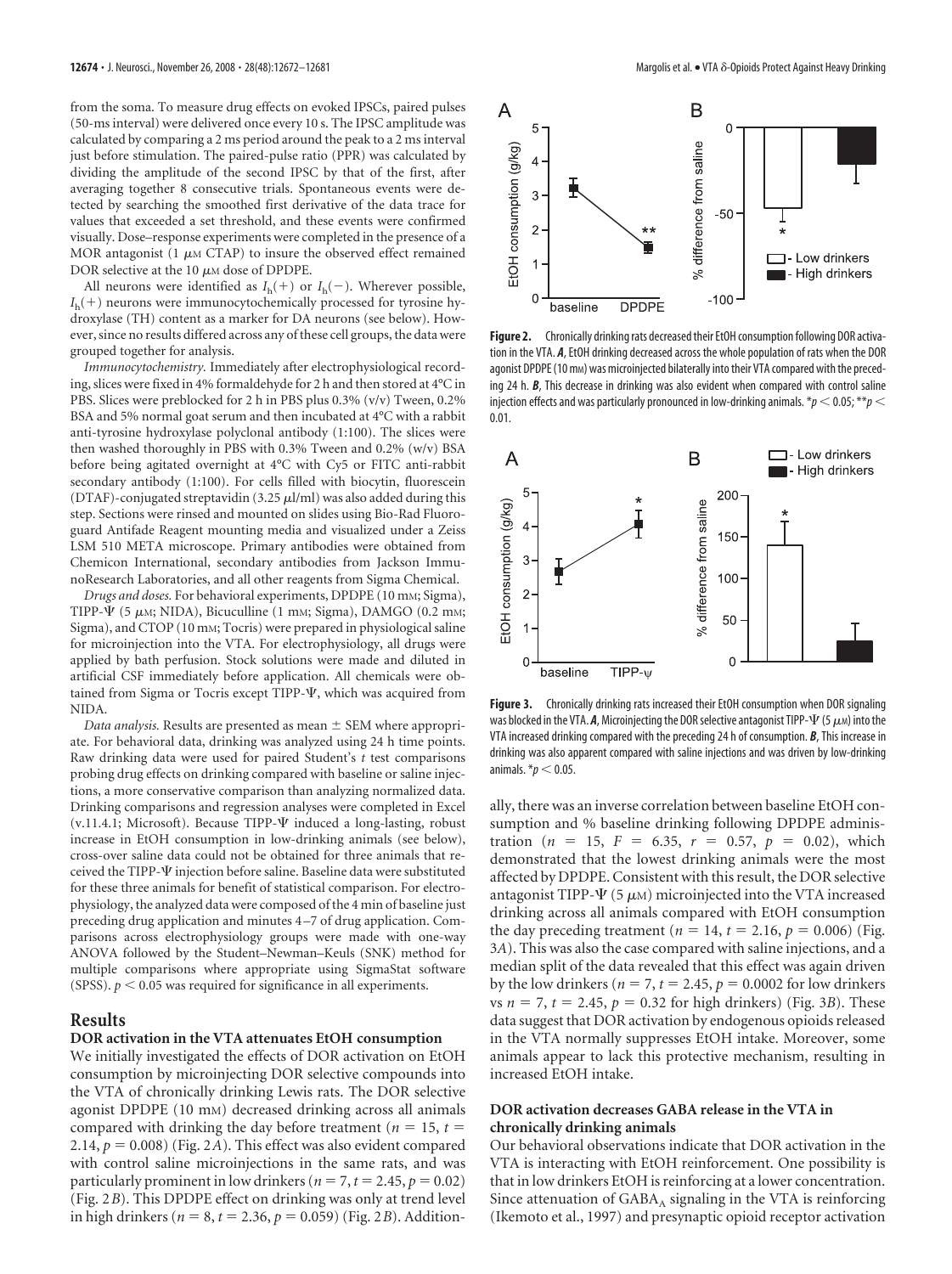

Figure 4. DOR agonists inhibit evoked GABA<sub>A</sub> signaling in the VTA of drinking rats. A, Example traces of evoked GABA<sub>A</sub> IPSCs from VTA neurons from EtOH naive, low and high drinkers. Only in the cell from a low drinker did theselective DOR agonist DPDPE (1-M) decrease the amplitude of the evoked IPSC. Calibration: 50 pA, 5 ms. *B*, Time course of the DPDPE effects in VTA neurons from drinking animals. *C*, The effect of DPDPE in low drinkers ( $n = 4$ ) was significantly larger than that in naive ( $n = 3$ ) or high drinkers ( $n=6$ ). The effect in low drinkers was blocked by the DOR selective antagonist TIPP-V ( $n=3$ ). **D**, Dose—response data were collected from each group, 2– 4 neurons per data point.

can inhibit neurotransmitter release (Williams et al., 2001), we examined whether DOR activation decreases GABA release onto VTA neurons in drinking animals. We measured pharmacologically isolated evoked and spontaneous GABA<sub>A</sub> IPSCs in brain slices from animals with drinking histories similar to those used in the behavioral experiments.We confirmed that the evoked and spontaneous IPSCs were due to  $GABA_A$  receptor activation, as the GABA<sub>A</sub> receptor selective antagonist picrotoxin (100  $\mu$ m) completely blocked both evoked and spontaneous IPSCs ( $n = 4$ , data not shown).

DPDPE  $(1 \mu M)$  significantly inhibited both evoked (Fig. 4) and spontaneous (Fig. 5) IPSCs in VTA neurons from drinking animals. In contrast, in age-matched, ethanol-naive, control animals there was no effect of DPDPE on GABAA IPSCs (Figs. 4*A*,*C*,*D*, 5*B*,*C*). The DPDPE effect in drinking animals was blocked by the DOR selective antagonist TIPP- $\Psi$  (1  $\mu$ M), indicating that the agonist was acting through the DOR (Fig. 4*C*). Application of the antagonist alone had no effect on either evoked IPSC amplitude (6.8  $\pm$  9.0% decrease from baseline, *n* = 3) or spontaneous IPSCs (8.6  $\pm$  2.4% decrease in frequency and 2.6  $\pm$ 1.6% decrease in amplitude,  $n = 2$ ), suggesting that there is no tonic activation of DOR in this slice preparation. Importantly, for both evoked IPSCs and spontaneous IPSCs there was an inverse correlation between DPDPE induced inhibition and amount of EtOH consumed, and this relationship was particularly strong for spontaneous IPSC frequency (Fig. 6). We also collected dose– response data to probe whether elevated EtOH consumption shifted the  $IC_{50}$  of this DOR-mediated effect or whether the maximal effect was smaller in high-drinking and EtOH naive animals. We found that in all animal groups 1  $\mu$ m DPDPE was a saturating dose with no apparent shift in the IC<sub>50</sub> between groups (Fig. 4*D*).

To confirm that these DOR-mediated effects were mediated by presynaptic receptors located on GABAergic terminals synapsing onto recorded neurons, we examined additional properties of the DPDPE effect in EtOH consuming animals. An increase in PPR of evoked postsynaptic currents suggests a decrease in the probability of release of neurotransmitter (Manabe et al., 1993). There was a significant increase in the PPR of evoked IPSCs following DPDPE bath application (baseline:  $0.85 \pm 0.08$ ; DPDPE:  $1.18 \pm 0.1$ ;  $p =$ 0.03). DPDPE also inhibited spontaneous IPSC frequency but not amplitude, across neurons (Fig. 5*B*,*C*). Moreover, the change in spontaneous IPSC frequency correlated with the inhibition of evoked IPSCs (slope  $= 0.75$ , intercept  $= 3.0; F =$ 7.17,  $r = 0.74$ ,  $p = 0.04$ ). We also measured miniature IPSCs (mIPSCs) recorded in the presence of tetrodotoxin (TTX; 500 nM) to block possible action potential driven events. DPDPE decreased the frequency of mIPSCs and sIPSCs similarly in neurons from low-drinking animals (Fig. 5*B*). Also, as with the spontaneous events, across cells there was no change in the amplitude of mIPSCs with DPDPE (Fig. 5*C*). We therefore conclude that these DPDPE effects on IPSCs are due to inhibition of GABA release by presynaptic DORs on GABA terminals.

While there was no significant change in the amplitude of spontaneous IPSCs following DPDPE application, a subset of neurons showed a decrease in spontaneous IPSC amplitude. This change was driven by a loss of the largest events (see example in Fig. 5*A*), which could result from events onto or very close to the soma or from simultaneous release of multiple vesicles. Since these large events persist in the presence of TTX (Fig. 5D<sub>i</sub>), they are not action potential dependent. At some synapses the amplitude distributions of IPSC events are sensitive to changes in the probability of release (Behrends and ten Bruggencate, 1998). Another alternative is that DORs may be expressed on a subset of presynaptic terminals. Consistent with this possibility are the example distributions of mIPSC event amplitudes showing that DPDPE selectively inhibits the frequency of large events in one cell (Fig. 5D<sub>i</sub>) and small events in a different cell (Fig. 5 $D$ <sub>ii</sub>).

**DOR mediates EtOH consumption through GABA** *signaling* If presynaptic inhibition of GABA release plays a role in our observed intra-VTA DOR modulation of EtOH consumption, then the TIPP- $\Psi$  induced increase in drinking should be blocked by coinjection of a GABA<sub>A</sub> receptor antagonist. In fact, when the  $GABA_A$  receptor antagonist bicuculline  $(1 \text{ mm})$  was coinjected with TIPP- $\Psi$  (5  $\mu$ M) into the VTA, it completely blocked the TIPP- $\Psi$  induced increase in EtOH consumption in low-drinking animals (Fig. 7). Bicuculline also produced a small overall decrease in drinking across all animals following coadministration  $(n = 15, p = 0.035)$ . However, a median split revealed that this effect was carried by high-drinking animals ( $n = 7$ ,  $t = 2.45$ ,  $p =$ 0.017) (Fig. 7) in whom TIPP- $\Psi$  alone had no significant effect. Furthermore, TIPP- $\Psi$  and bicuculline cotreatment had no effect on EtOH consumption in low-drinking animals ( $n = 8$ ,  $t = 2.36$ ,  $p = 0.79$ ) (Fig. 7). Therefore, VTA GABA neurotransmission plays a critical role in DOR mediated control of EtOH consumption in low-drinking animals.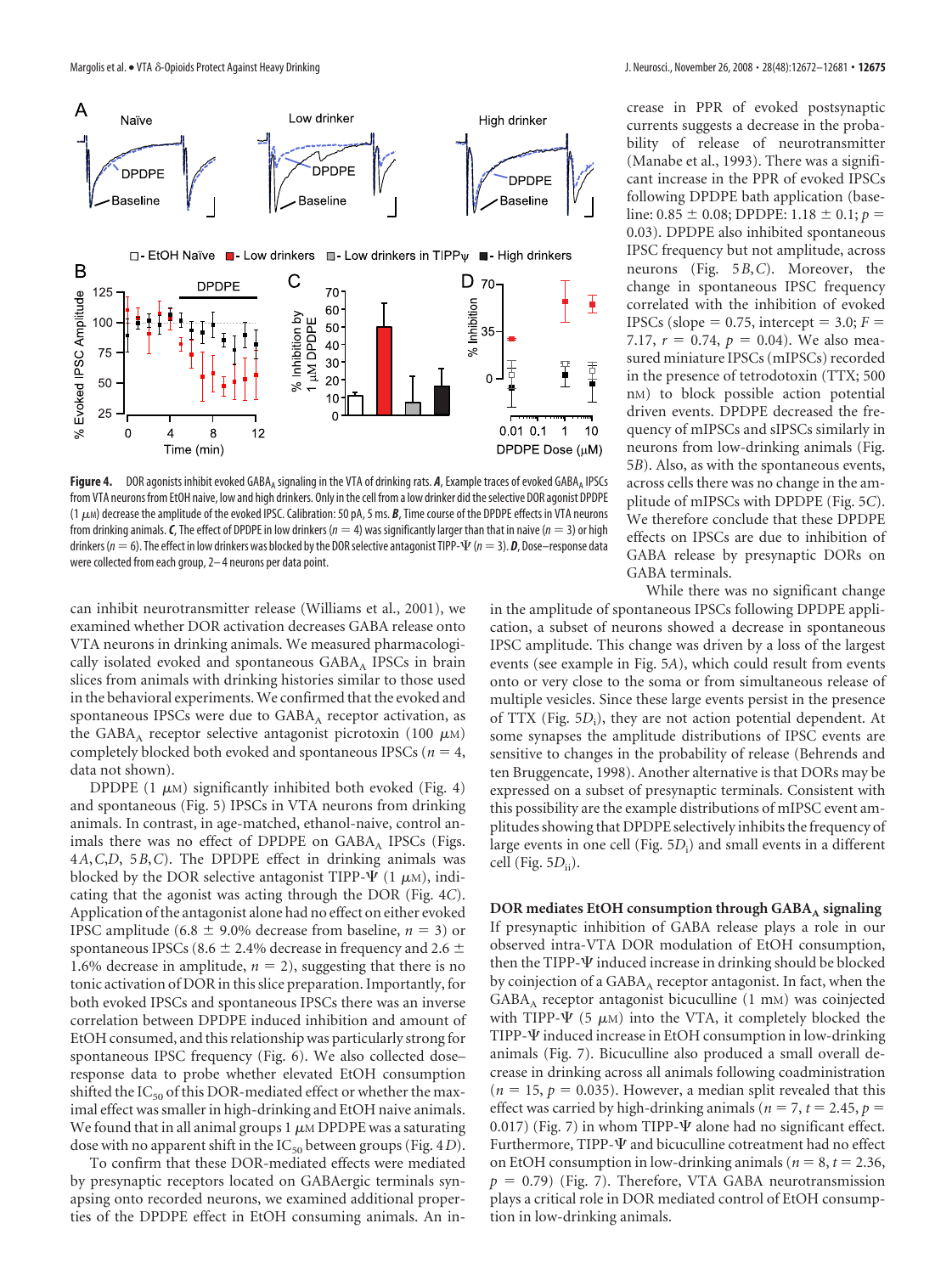**DOR modulation of GABA in the VTA correlates with anxiety-like behaviors** Because anxiety has been linked to EtOH consumption (Boyd et al., 1989) we also measured behavioral correlates of anxiety using an elevated plus maze prior to electrophysiological experiments. More time spent in the open arms and more open arm rearings suggest an animal is less anxious. We found that the animals that spent more time in the open arms also expressed greater DPDPE-induced inhibition of GABA<sub>A</sub> sIPSC frequency (Fig. 8*A*). There was also a significant correlation between the number of rearings in the open arms and DPDPE inhibition of sIPSC frequency (Fig. 8*B*). These correlations suggest that animals that are less anxious have more functional DORs on GABA terminals in the VTA during chronic drinking, and raise the possibility that activation of these DORs is anxiolytic.

### **MOR antagonists in the VTA cause a decrease in EtOH consumption**

Naltrexone's therapeutic effects on drinking have been proposed to be mediated through the MOR (Ghozland et al., 2005; Weerts et al., 2008), and blocking opioid signaling in the VTA diminishes EtOH reinforcement (Bechtholt and Cunningham, 2005). To evaluate the role of VTA MORs in drinking and to compare with our DOR findings, we completed similar behavioral and electrophysiological experiments with MOR ligands. In contrast to DOR, microinjection of the MOR agonist DAMGO (0.2 mM) into the VTA did not affect drinking (Fig. 9*A*). However, the MOR selective antagonist CTOP (10 mM) significantly decreased drinking (Fig. 9*B*). In contrast to the DOR antagonist mediated enhancement of ethanol consumption in low drinkers, this MOR antagonist mediated decrease was similar in high- and lowdrinking animals.

### **MOR agonist effects on GABA release are diminished in drinking animals**

Electrophysiologically we found that, compared with EtOH naive animals, DAMGO (1  $\mu$ m) had a relatively small effect on evoked and spontaneous  $GABA_A$  signaling in drinking animals (27  $\pm$  10% in drinkers versus 74  $\pm$  5%

decrease in evoked GABA<sub>A</sub> amplitude in naive animals) (Fig. 10*A*). However, there was great variability among these effects (Fig. 10*B*) and there was no apparent relationship between DAMGO effect and either EtOH consumption or cell type. The DAMGO effects on evoked IPSC amplitude and spontaneous IPSC frequency were correlated within each cell (Fig. 10*B*), suggesting a presynaptic site of MOR agonist action on  $GABA_A$  signaling.



**Figure 5.** DOR agonists inhibit spontaneous GABA<sub>A</sub> signaling in the VTA of drinking rats.  $A_\mu$  Example traces from the baseline period and DPDPE (1  $\mu$ м) application from a cell from a low-drinking animal showing spontaneous IPSCs. Calibration: 50 pA, 200 ms. *Aii*, The cumulative probability plot of event interval from the same neuron shows a rightward shift in interval length in the presence of DPDPE in this case.  $A_{ijir}$  A histogram of the event amplitudes shows a decrease in the frequency of the events of all amplitudes with DPDPE. Inset, The cumulative probability plot of the event amplitudes shows a shift to the left with DPDPE indicating a decrease in event amplitudes in this cell. *B*, There was an overall greater DPDPE-induced inhibition of sIPSC frequency in neurons from low-drinking animals ( $n = 5$ ) than in naive ( $n = 4$ ) or high drinkers ( $n = 7$ ), and this effect was also present in neurons from low drinkers when the experiment was conducted in the presence of TTX (500 n<sub>M</sub>;  $n = 5$ ). **C**, There was a nonsignificant trend for DPDPE to decrease the sIPSC amplitude in low-drinking animals. *D*, Example event amplitude histograms from mIPSC experiments collected in the presence of TTX (500 nm). Very large events persist in the presence of TTX (**D<sub>i</sub>), and DPDPE can** either decrease (**D**<sub>i</sub>) or increase (**D**<sub>ii</sub>) the mean amplitude of mIPSCs within a particular neuron.

#### Baseline GABA<sub>A</sub> signaling following chronic EtOH

Melis et al. (2002) reported an augmentation of probability of release of GABA onto VTA *I*h( ) neurons 24 h after EtOH injection in mice. We examined our data to see whether such changes persist following chronic EtOH consumption. We found no difference in baseline spontaneous IPSC frequency in  $I_h$ (+) neurons between drinking rats (3.0  $\pm$  0.6; *n* = 23 neurons) compared with EtOH naive rats  $(2.3 \pm 0.4; n = 11)$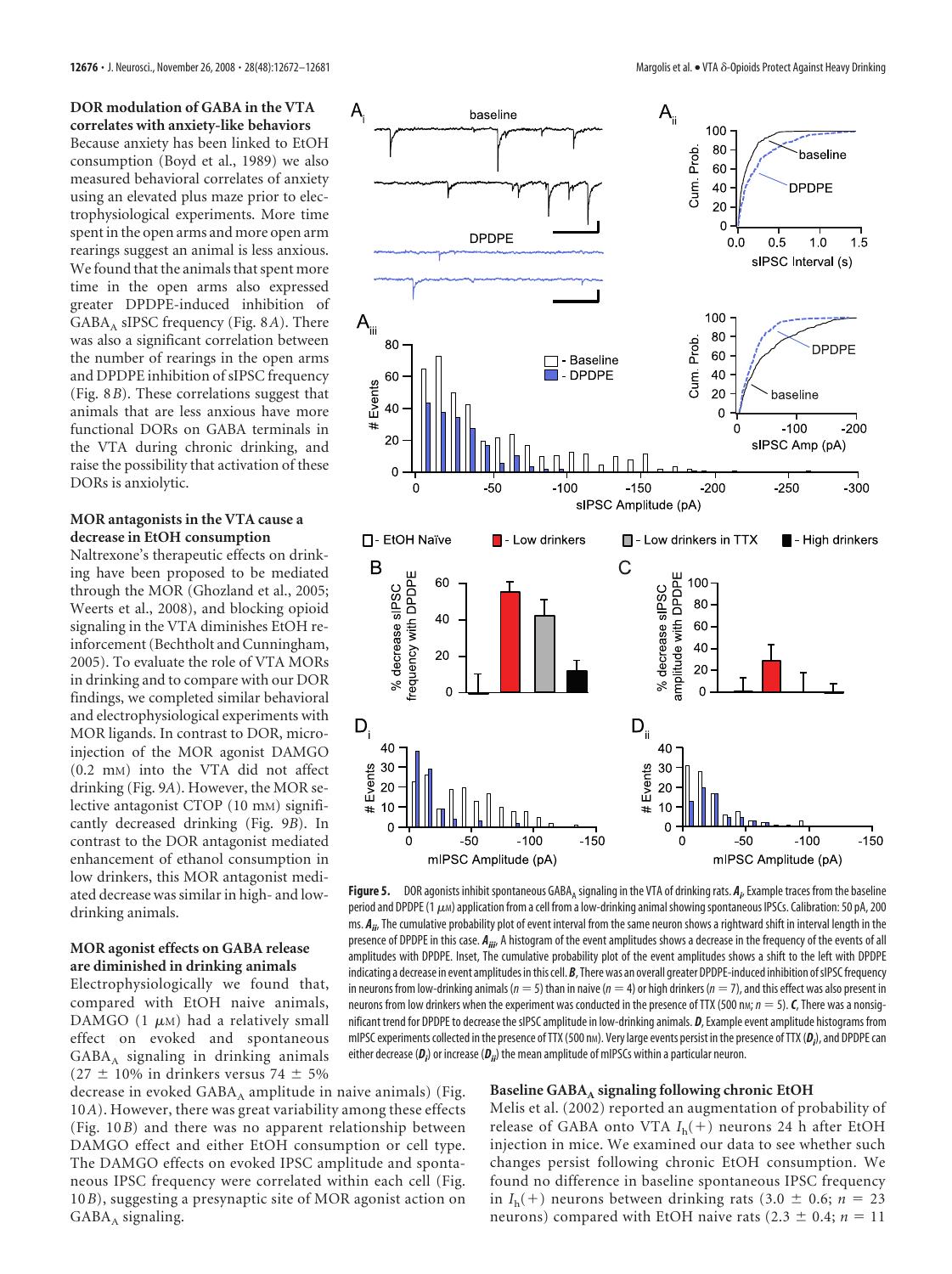

Figure 6. DOR-mediated inhibition of GABA<sub>A</sub> signaling correlates with EtOH consumption. *A*, The magnitude of the DPDPE inhibition of evoked IPSCs was inversely correlated with EtOH consumption. *B*, There was also an inverse correlation between the extent of the DPDPE inhibition of sIPSC frequency and the amount of EtOH the animal consumed.



**Figure 7.** DOR mediates drinking in the VTA through a GABA, mechanism. Microinjection of the GABA<sub>A</sub> antagonist bicuculline (1 mm) into the VTA does not alter drinking when compared with baseline consumption. Coinjection of bicuculline with TIPP- $\Psi$  (5  $\mu$ м) blocks the TIPP- $\Psi$ induced increase in drinking.



Figure 8. DOR agonist effects on spontaneous IPSC frequency correlate with anxiety measures in drinking animals. Before recordings, animals were tested in the elevated plus maze. The behavioral measures of time in the open arm (A) and number of rearings (B) correlated with the DOR mediated inhibition of spontaneous GABA, IPSC frequency.

neurons;  $p = 0.45$ ). Furthermore, the baseline PPR was similar in  $I_h$ (+) neurons from drinking (0.91  $\pm$  0.10; *n* = 21) compared with EtOH naive (0.97  $\pm$  0.09;  $n = 12$ ;  $p = 0.70$ ) rats. We also observed no difference in the mean amplitude of spontaneous IPSCs between drinking  $(32 \pm 4 \text{ pA}; n = 23)$ neurons) and EtOH naive rats ( $25 \pm 3$  pA;  $n = 11$  neurons;  $p =$ 0.23). Therefore, the changes in GABA signaling in the VTA reported in response to acute EtOH administration appear to not persist following prolonged EtOH consumption.



**Figure 9.** MOR antagonists in the VTA decrease drinking. *A*, The MOR agonist DAMGO (0.2 m<sub>M</sub>) microinjected into the VTA does not change EtOH consumption. **B**, The MOR antagonist CTOP (10 mm) microinjected into the VTA decreases EtOH consumption.  $*p$  < 0.05;  $**p$  < 0.01.



**Figure 10.** Chronic EtOH consumption decreases presynaptic MOR inhibition at VTA GABA terminals. *A*, Mean DAMGO (500 nm) effects on evoked IPSC amplitude by treatment group. EtOH naive animals ( $n = 5$ ) showed a greater inhibition of evoked IPSC amplitude with DAMGO than either high ( $n = 4$ ) or low ( $n = 8$ ) drinking animals. **B**, There is a correlation between the effects of DAMGO on evoked IPSC amplitude and spontaneous IPSC frequency but not drinking behavior.

## **Discussion**

Our results demonstrate that DOR activation in the VTA inhibits EtOH consumption in actively drinking rats. In low-drinking rats, VTA microinjection of the DOR agonist DPDPE significantly decreases EtOH consumption, while the DOR selective antagonist TIPP- $\Psi$  significantly increases drinking. These effects were not seen in high-drinking rats. Our data implicate presynaptic modulation of GABA release by DOR in these behavioral effects since DPDPE inhibits evoked, spontaneous, and miniature  $GABA_A$  IPSCs in low-drinking animals, but does not change evoked or spontaneous  $GABA_A$  IPSCs in high-drinking or naive animals, and also because the TIPP- $\Psi$  induced increase in EtOH consumption in low drinkers is blocked by comicroinjection of the  $GABA_A$  antagonist bicuculline.

The emergence of functional DORs following exposure to drugs of abuse and other physiological challenges is a prevalent theme in DOR research. Ultrastructural studies (Cahill et al., 2007) show that in many brain regions DORs have a primarily cytoplasmic location. These cytoplasmic DORs only become available to bind most ligands when they translocate to the cell surface. Such translocation may underlie the emergence of functional DOR on GABA terminals in the periaqueductal gray following 48 h of exposure to morphine (Hack et al., 2005). Translocation of DORs to the cell membrane also occurs in the nucleus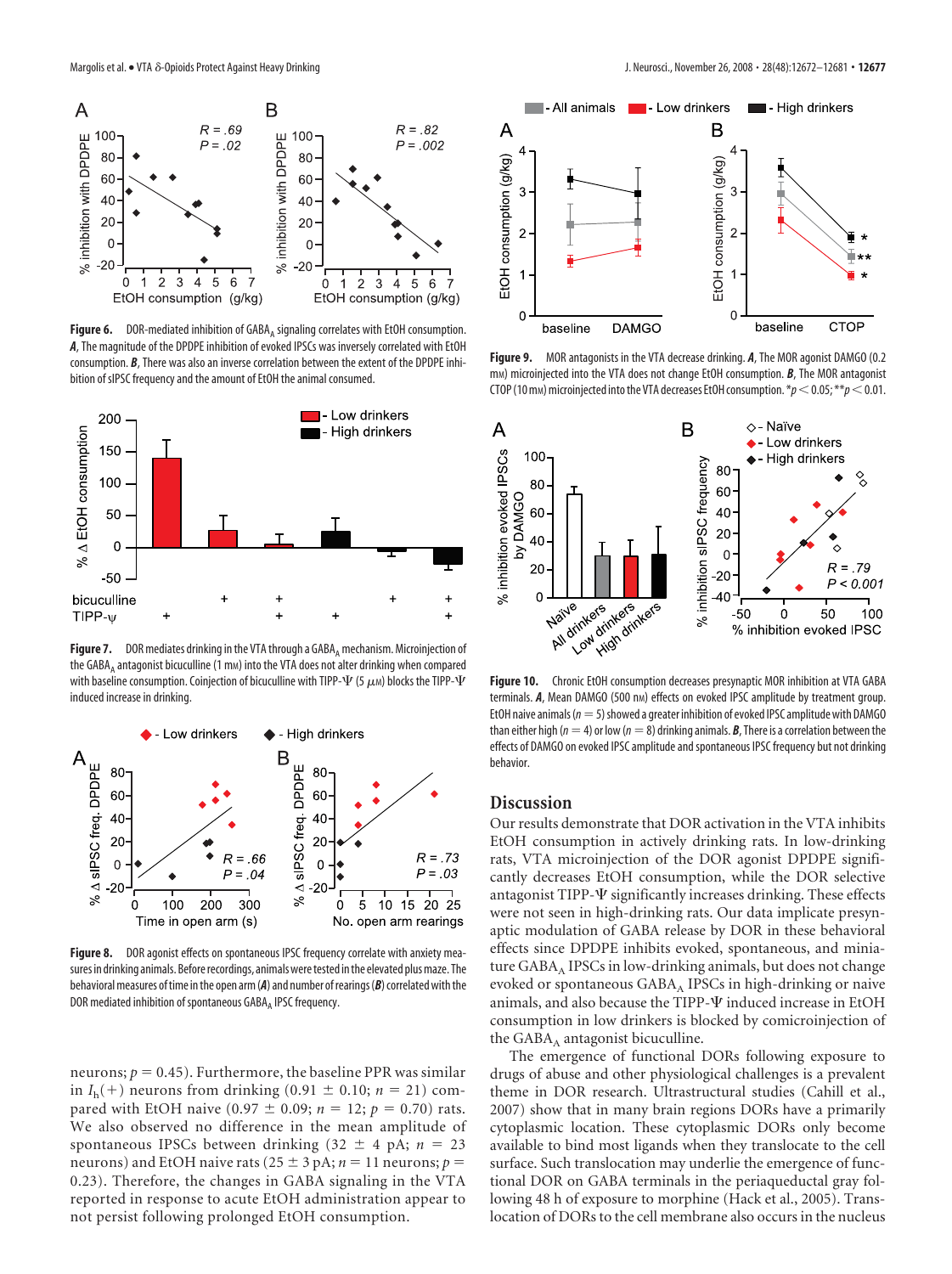accumbens following exposure to psychostimulants (Ambrose-Lanci et al., 2008). With respect to EtOH, we show here an increase in DOR function on GABA terminals in the VTA following chronic drinking, and this increase in DOR appears to protect against elevated EtOH consumption. This is consistent with the protective effects of DORs in other systems.

Previous research in EtOH preferring and/or high-drinking rats indicates that a DOR selective antagonist can either have no effect on EtOH consumption (Stromberg et al., 1998; Ingman et al., 2003) or can decrease EtOH consumption (Krishnan-Sarin et al., 1995a,b; June et al., 1999). The present data are consistent with the former findings. However, our current data demonstrate that, in contrast, there is significant DOR action in low-drinking animals. These results highlight the importance of considering individual differences in behavior relative to specific brain functions and offer a possible explanation for the previously reported heterogeneous effects of DOR manipulation on EtOH consumption. Furthermore, since stress and pain also cause increases in functional DORs (Besse et al., 1992; Hao et al., 1998; Ploj et al., 2003), previous experiences may influence DOR ligand modulation of drinking.

Although the anxiolytic properties of DOR selective agonists have been reported previously (Saitoh et al., 2004; Perrine et al., 2006; Jutkiewicz, 2007), the potential electrophysiological mechanisms by which these effects occur have yet to be investigated. Behaviorally, DOR knock-out mice display greater measures of anxiety than matched controls (Filliol et al., 2000), and selective  $\delta$ antagonists can attenuate the anxiolytic actions of benzodiazepines (Primeaux et al., 2006). However, to our knowledge, ours is the first examination of an electrophysiological process linking anxiety-like behaviors to specific synaptic actions of DOR activation. We demonstrate that EtOH consuming animals with lower levels of anxiety have greater DOR function on GABA terminals in the VTA, raising the possibility that DOR activation in the VTA is anxiolytic. Furthermore, since less DOR inhibition of GABA release in the VTA correlates with both heightened drinking and higher behavioral anxiety scores, DOR expression in the VTA may be a potential physiological link between anxiety behaviors and EtOH consumption. These data are also intriguing in light of recent results showing an interaction between corticotrophin releasing factor (CRF), a physiological indicator of stress, and EtOH consumption, such that blocking CRF receptor activation decreases EtOH consumption (Heilig and Koob, 2007; Marinelli et al., 2007; Lowery et al., 2008). Additional studies are necessary to investigate the relationship between different types of stress, anxiety, EtOH consumption, and DOR function and to determine the time course of these effects.

Behaviorally, we found that MOR and DOR selective antagonists have opposing effects on EtOH self-administration: intra-VTA microinjection of the MOR selective antagonist CTOP decreases consumption while the highly selective DOR antagonist TIPP- $\Psi$  increases consumption. One possible explanation for this difference is that MORs and DORs regulate EtOH consumption through actions at distinct cellular sites within the VTA. Unlike DORs that emerge with EtOH exposure, EtOH downregulates MORs in the VTA (Mendez et al., 2001), in particular diminishing the ability of MOR agonists to decrease  $GABA_A$  signaling. Therefore the dominant effect of MOR activation in drinking animals may be shifted to postsynaptic cell bodies and/or presynaptic glutamate terminals. Microdialysis studies in naive rats show that microinjecting either the MOR agonist DAMGO or the MOR antagonist CTOP into the VTA increases DA levels in the nucleus accumbens (Devine et al., 1993a), suggesting a highly complex function of VTA MORs. In naive animals, MORs also modulate glutamate release and postsynaptically inhibit subsets of both DA and non-DA VTA neurons (Cameron et al., 1997; Bonci and Malenka, 1999; Manzoni and Williams, 1999; Margolis et al., 2003, 2005). Thus, MOR modulation of EtOH consumption may be due to a combination of these different synaptic effects in the VTA.

 $GABA_A$  signaling in the VTA participates in a circuit involved in motivation and reinforcement (Ikemoto et al., 1997). Although VTA GABA $_A$  signaling is required for the DOR antagonist mediated increase in EtOH consumption, the downstream consequences of DOR activation are unclear since DOR-mediated inhibition of GABA release is similar onto DA and non-DA neurons. Therefore, *in vivo* activation of DORs on GABA terminals could disinhibit of all classes of VTA neurons, including glutamate, GABA, and DA neurons (Dahlstroem and Fuxe, 1964; Van Bockstaele and Pickel, 1995; Yamaguchi et al., 2007). Since there are DA-independent outputs of the VTA that can contribute to behavioral reinforcement (Nader and van der Kooy, 1997; Laviolette et al., 2004), it is possible that projecting glutamate or GABA VTA neurons are responsible for the modulation of drinking reported here. DA may also be involved in this modulation, since DA agonists and antagonists alter drinking (Pfeffer and Samson, 1988; Weiss et al., 1990; Rassnick et al., 1992, 1993; Cohen et al., 1998, 1999). If DA does play a role in DOR-mediated EtOH consumption, our data are consistent with an inverted u-shaped relationship between DA level and reward value. According to this model, animals self administer drugs or consume EtOH to achieve an optimal level of DA release. Therefore, animals with low basal DA or systems that are more resistant to processes that increase DA release tend to self administer larger quantities of drugs or EtOH, while animals with higher basal DA or more responsive DA systems tend to self administer less (Weissenborn et al., 1996; Volkow et al., 1999; Caine et al., 2000; Mattay et al., 2003; Meyer-Lindenberg et al., 2005; Cohen et al., 2007). Our data are consistent with this model in that endogenous opioids released when the animal is drinking should disinhibit DA neurons by activating DORs on GABA terminals, thereby increasing DA release and attenuating EtOH consumption in low-drinking animals. Blocking the DOR with TIPP- $\Psi$  increases GABA release, thereby decreasing DA neural activity in low-drinking animals, which drives these animals to consume more EtOH to achieve optimal DA release. High-drinking animals, in which these DOR effects are minimal, may drink more because their basal DA levels are lower (Murphy et al., 1983, 1987; Bustamante et al., 2008) or because higher EtOH concentrations are required to increase DA release.

The nonspecific opioid antagonist naltrexone (Revia) is the most widely prescribed FDA approved treatment for alcohol abuse. However, its actions at multiple receptor types are likely a drawback to its use as a therapeutic for alcoholism. Understanding the contribution of each opioid receptor to EtOH consumption could lead to the development of a more effective therapeutic by permitting more selective targeting of the appropriate receptor(s). For example, MOR selective antagonists reduce EtOH intake (Krishnan-Sarin et al., 1998) while KOR selective antagonists can increase EtOH intake (Mitchell et al., 2005; but see Walker and Koob, 2008) in rats. Therefore, antagonizing all opioid receptors simultaneously is not an optimal treatment strategy. We show here that activating, not antagonizing, DORs may be most appropriate for decreasing EtOH consumption. Therefore an improved therapeutic efficacy would likely result from a compound that acts as both a DOR agonist and MOR antagonist.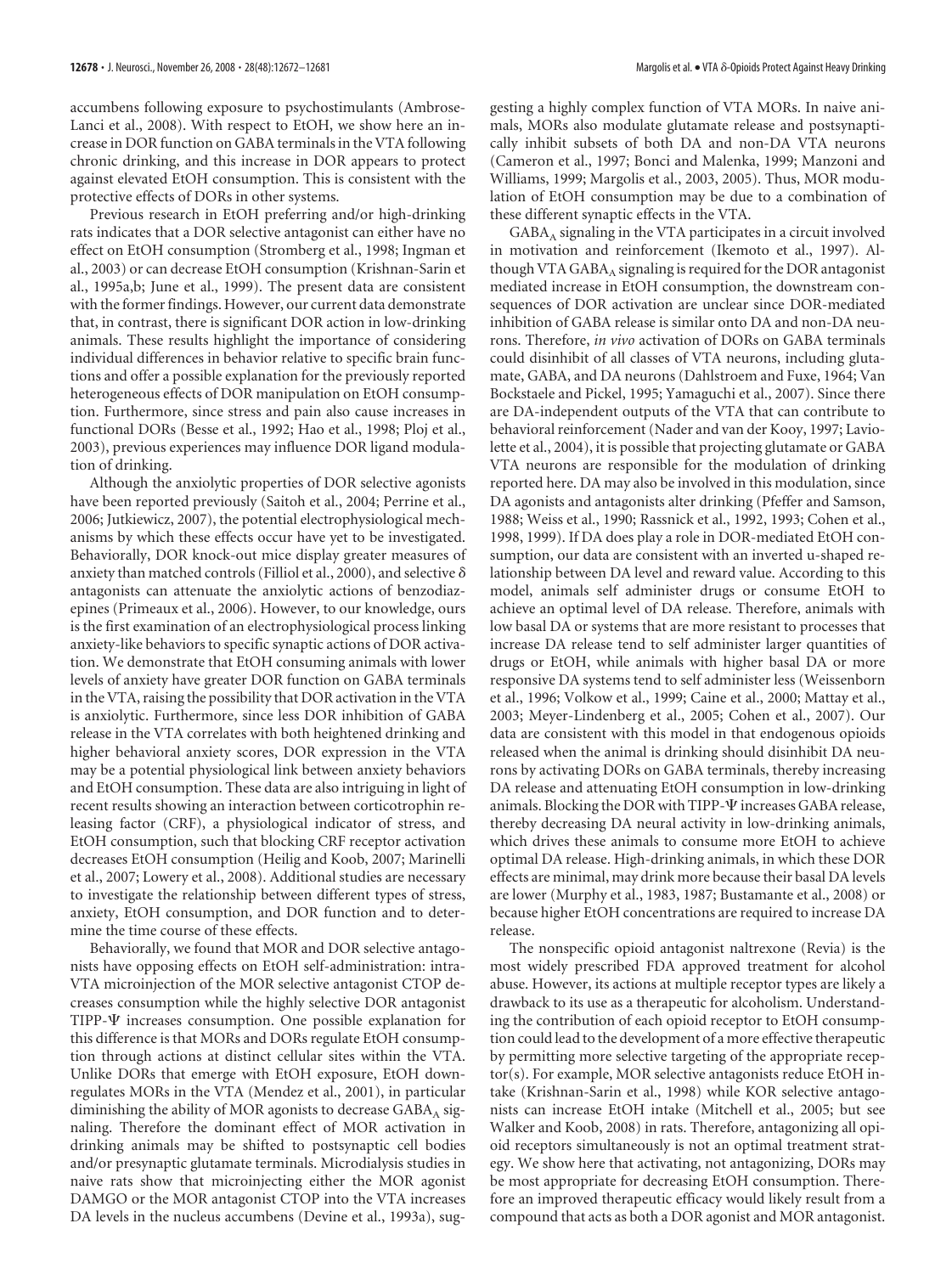Together, our findings demonstrate a protective action of the VTA DOR on alcohol consumption and identify an important new target for therapeutic intervention.

## **References**

- Ambrose-Lanci LM, Peiris NB, Unterwald EM, Van Bockstaele EJ (2008) Cocaine withdrawal-induced trafficking of delta-opioid receptors in rat nucleus accumbens. Brain Res 1210:92–102.
- Bals-Kubik R, Ableitner A, Herz A, Shippenberg TS (1993) Neuroanatomical sites mediating the motivational effects of opioids as mapped by the conditioned place preference paradigm in rats. J Pharmacol Exp Ther 264:489 –495.
- Bechtholt AJ, Cunningham CL (2005) Ethanol-induced conditioned place preference is expressed through a ventral tegmental area dependent mechanism. Behav Neurosci 119:213–223.
- Behrends JC, ten Bruggencate G (1998) Changes in quantal size distributions upon experimental variations in the probability of release at striatal inhibitory synapses. J Neurophysiol 79:2999 –3011.
- Besse D, Weil-Fugazza J, Lombard MC, Butler SH, Besson JM (1992) Monoarthritis induces complex changes in mu-, delta- and kappa-opioid binding sites in the superficial dorsal horn of the rat spinal cord. Eur J Pharmacol 223:123–131.
- Bonci A, Malenka RC (1999) Properties and plasticity of excitatory synapses on dopaminergic and GABAergic cells in the ventral tegmental area. J Neurosci 19:3723–3730.
- Borlongan CV, Wang Y, Su TP (2004) Delta opioid peptide (D-Ala 2, D-Leu 5) enkephalin: linking hibernation and neuroprotection. Front Biosci 9:3392–3398.
- Boyd TL, Callen EJ, House WJ (1989) The effects of post-stress exposure to alcohol upon the development of alcohol consumption in rats. Behav Res Ther 27:35–41.
- Bozarth MA, Wise RA (1984) Anatomically distinct opiate receptor fields mediate reward and physical dependence. Science 224:516 –517.
- Bustamante D, Quintanilla ME, Tampier L, Gonzalez-Lira V, Israel Y, Herrera-Marschitz M (2008) Ethanol induces stronger dopamine release in nucleus accumbens (shell) of alcohol-preferring (bibulous) than in alcohol-avoiding (abstainer) rats. Eur J Pharmacol 591:153–158.
- Cahill CM, Holdridge SV, Morinville A (2007) Trafficking of delta-opioid receptors and other G-protein-coupled receptors: implications for pain and analgesia. Trends Pharmacol Sci 28:23–31.
- Caine SB, Negus SS, Mello NK (2000) Effects of dopamine D(1-like) and D(2-like) agonists on cocaine self-administration in rhesus monkeys: rapid assessment of cocaine dose-effect functions. Psychopharmacology (Berl) 148:41–51.
- Cameron DL, Wessendorf MW, Williams JT (1997) A subset of ventral tegmental area neurons is inhibited by dopamine, 5-hydroxytryptamine and opioids. Neuroscience 77:155–166.
- Chao D, Bazzy-Asaad A, Balboni G, Xia Y (2007) delta-, but not mu-, opioid receptor stabilizes  $K(+)$  homeostasis by reducing  $Ca(2+)$  influx in the cortex during acute hypoxia. J Cell Physiol 212:60 –67.
- Ciccocioppo R, Martin-Fardon R, Weiss F (2002) Effect of selective blockade of mu(1) or delta opioid receptors on reinstatement of alcoholseeking behavior by drug-associated stimuli in rats. Neuropsychopharmacology 27:391–399.
- Cohen C, Perrault G, Sanger DJ (1998) Preferential involvement of D3 versus D2 dopamine receptors in the effects of dopamine receptor ligands on oral ethanol self-administration in rats. Psychopharmacology (Berl) 140:478 –485.
- Cohen C, Perrault G, Sanger DJ (1999) Effects of D1 dopamine receptor agonists on oral ethanol self-administration in rats: comparison with their efficacy to produce grooming and hyperactivity. Psychopharmacology (Berl) 142:102–110.
- Cohen MX, Krohn-Grimberghe A, Elger CE, Weber B (2007) Dopamine gene predicts the brain's response to dopaminergic drug. Eur J Neurosci 26:3652–3660.
- Commons KG (2003) Translocation of presynaptic delta opioid receptors in the ventrolateral periaqueductal gray after swim stress. J Comp Neurol 464:197–207.
- Dahlstroem A, Fuxe K (1964) Evidence for the existence of monoaminecontaining neurons in the central nervous system. I. Demonstration of

monoamines in the cell bodies of brain stem neurons. Acta Physiol Scand Suppl 232:1–55.

- Devine DP, Leone P, Wise RA (1993a) Mesolimbic dopamine neurotransmission is increased by administration of mu-opioid receptor antagonists. Eur J Pharmacol 243:55–64.
- Devine DP, Leone P, Pocock D, Wise RA (1993b) Differential involvement of ventral tegmental mu, delta and kappa opioid receptors in modulation of basal mesolimbic dopamine release: in vivo microdialysis studies. J Pharmacol Exp Ther 266:1236 –1246.
- Duvauchelle CL, Fleming SM, Kornetsky C (1996) Involvement of deltaand mu-opioid receptors in the potentiation of brain-stimulation reward. Eur J Pharmacol 316:137–143.
- Filliol D, Ghozland S, Chluba J, Martin M, Matthes HW, Simonin F, Befort K, Gavériaux-Ruff C, Dierich A, LeMeur M, Valverde O, Maldonado R, Kieffer BL (2000) Mice deficient for delta- and mu-opioid receptors exhibit opposing alterations of emotional responses. Nat Genet 25:195–200.
- Förster K, Kuno A, Solenkova N, Felix SB, Krieg T (2007) The delta-opioid receptor agonist DADLE at reperfusion protects the heart through activation of pro-survival kinases via EGF receptor transactivation. Am J Physiol Heart Circ Physiol 293:H1604 –H1608.
- Froehlich JC (1995) Genetic factors in alcohol self-administration. J Clin Psychiatry 56 Suppl 7:15–23.
- Ghozland S, Chu K, Kieffer BL, Roberts AJ (2005) Lack of stimulant and anxiolytic-like effects of ethanol and accelerated development of ethanol dependence in mu-opioid receptor knockout mice. Neuropharmacology 49:493–501.
- Gomes I, Gupta A, Filipovska J, Szeto HH, Pintar JE, Devi LA (2004) A role for heterodimerization of mu and delta opiate receptors in enhancing morphine analgesia. Proc Natl Acad Sci U S A 101:5135–5139.
- Hack SP, Bagley EE, Chieng BC, Christie MJ (2005) Induction of deltaopioid receptor function in the midbrain after chronic morphine treatment. J Neurosci 25:3192–3198.
- Hao JX, Yu W, Xu XJ (1998) Evidence that spinal endogenous opioidergic systems control the expression of chronic pain-related behaviors in spinally injured rats. Exp Brain Res 118:259 –268.
- Hebb AL, Drolet G, Mendella PD, Roach SP, Gauthier MS, Zacharko RM (2005) Intracerebroventricular D-Pen2, D-Pen5-enkephalin administration soon after stressor imposition influences behavioral responsivity to a subsequent stressor encounter in CD-1 mice. Pharmacol Biochem Behav 82:453–469.
- Heilig M, Koob GF (2007) A key role for corticotropin-releasing factor in alcohol dependence. Trends Neurosci 30:399 –406.
- Hong J, Sigg DC, Coles JA Jr, Oeltgen PR, Harlow HJ, Soule CL, Iaizzo PA (2005) Hibernation induction trigger reduces hypoxic damage of swine skeletal muscle. Muscle Nerve 32:200 –207.
- Hyytiä P (1993) Involvement of mu-opioid receptors in alcohol drinking by alcohol-preferring AA rats. Pharmacol Biochem Behav 45:697–701.
- Hyytiä P, Kiianmaa K (2001) Suppression of ethanol responding by centrally administered CTOP and naltrindole in AA and Wistar rats. Alcohol Clin Exp Res 25:25–33.
- Ikemoto S, Murphy JM, McBride WJ (1997) Self-infusion of GABA(A) antagonists directly into the ventral tegmental area and adjacent regions. Behav Neurosci 111:369 –380.
- Ingman K, Salvadori S, Lazarus L, Korpi ER, Honkanen A (2003) Selective delta-opioid receptor antagonist N,N(CH3)2-Dmt-Tic-OH does not reduce ethanol intake in alcohol-preferring AA rats. Addict Biol 8:173–179.
- Johnson SW, North RA (1992) Opioids excite dopamine neurons by hyperpolarization of local interneurons. J Neurosci 12:483–488.
- June HL, McCane SR, Zink RW, Portoghese PS, Li TK, Froehlich JC (1999) The delta 2-opioid receptor antagonist naltriben reduces motivated responding for ethanol. Psychopharmacology (Berl) 147:81–89.
- Jutkiewicz EM (2007) RB101-mediated protection of endogenous opioids: potential therapeutic utility? CNS Drug Rev 13:192–205.
- Kelley AE, Bless EP, Swanson CJ (1996) Investigation of the effects of opiate antagonists infused into the nucleus accumbens on feeding and sucrose drinking in rats. J Pharmacol Exp Ther 278:1499 –1507.
- Khaimova E, Kandov Y, Israel Y, Cataldo G, Hadjimarkou MM, Bodnar RJ (2004) Opioid receptor subtype antagonists differentially alter GABA agonist-induced feeding elicited from either the nucleus accumbens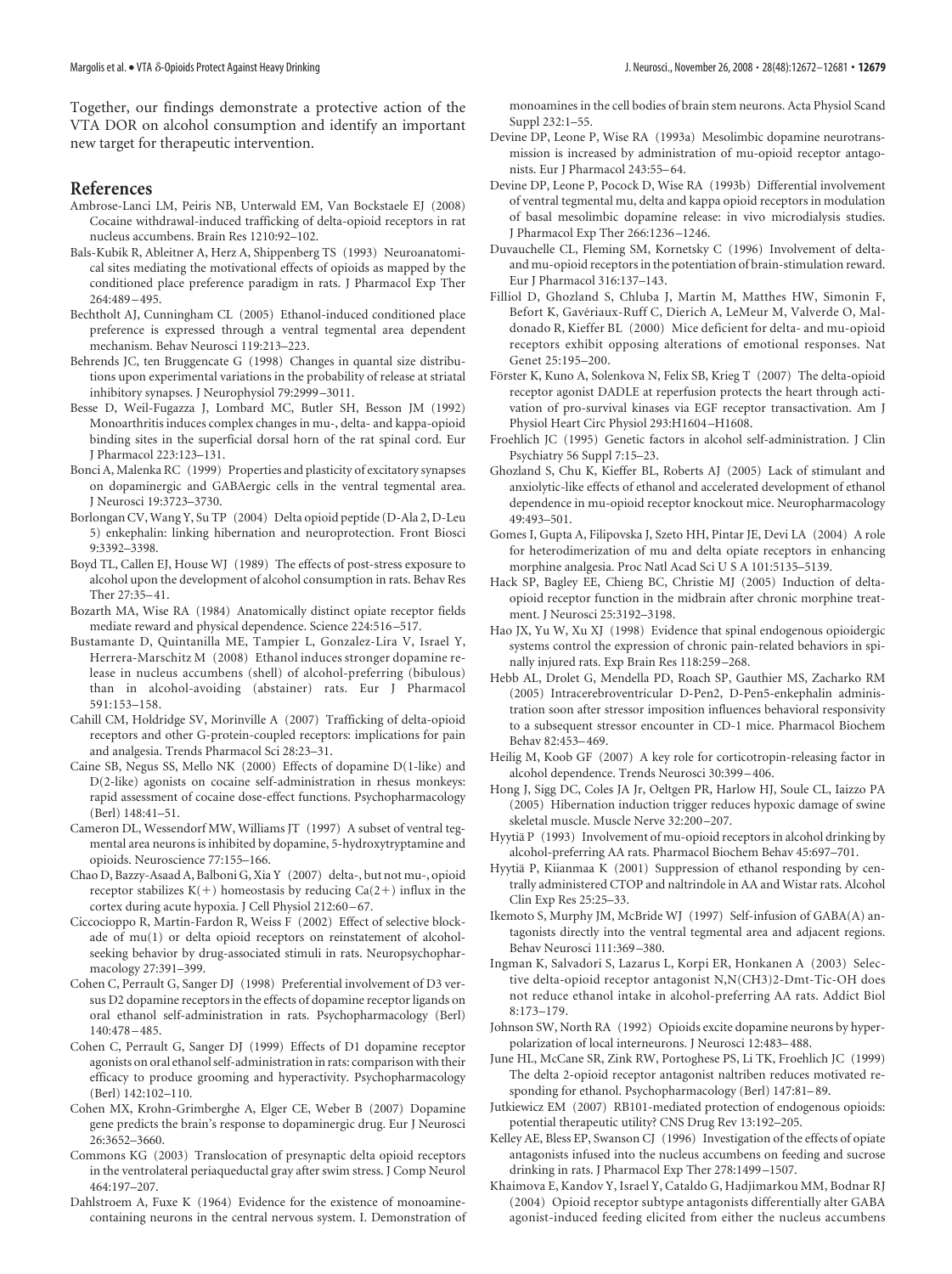shell or ventral tegmental area regions in rats. Brain Res 1026:284 –294.

- Krishnan-Sarin S, Portoghese PS, Li TK, Froehlich JC (1995a) The delta 2-opioid receptor antagonist naltriben selectively attenuates alcohol intake in rats bred for alcohol preference. Pharmacol Biochem Behav 52:153–159.
- Krishnan-Sarin S, Jing SL, Kurtz DL, Zweifel M, Portoghese PS, Li TK, Froehlich JC (1995b) The delta opioid receptor antagonist naltrindole attenuates both alcohol and saccharin intake in rats selectively bred for alcohol preference. Psychopharmacology (Berl) 120:177–185.
- Krishnan-Sarin S, Wand GS, Li XW, Portoghese PS, Froehlich JC (1998) Effect of mu opioid receptor blockade on alcohol intake in rats bred for high alcohol drinking. Pharmacol Biochem Behav 59:627–635.
- Lamonte N, Echo JA, Ackerman TF, Christian G, Bodnar RJ (2002) Analysis of opioid receptor subtype antagonist effects upon mu opioid agonistinduced feeding elicited from the ventral tegmental area of rats. Brain Res 929:96 –100.
- Laviolette SR, Gallegos RA, Henriksen SJ, van der Kooy D (2004) Opiate state controls bi-directional reward signaling via GABAA receptors in the ventral tegmental area. Nat Neurosci 7:160 –169.
- Lê AD, Poulos CX, Quan B, Chow S (1993) The effects of selective blockade of delta and mu opiate receptors on ethanol consumption by C57BL/6 mice in a restricted access paradigm. Brain Res 630:330 –332.
- Lowery EG, Sparrow AM, Breese GR, Knapp DJ, Thiele TE (2008) The CRF-1 receptor antagonist, CP-154,526, attenuates stress-induced increases in ethanol consumption by BALB/cJ mice. Alcohol Clin Exp Res 32:240 –248.
- Manabe T, Wyllie DJ, Perkel DJ, Nicoll RA (1993) Modulation of synaptic transmission and long-term potentiation: effects on paired pulse facilitation and EPSC variance in the CA1 region of the hippocampus. J Neurophysiol 70:1451–1459.
- Manzoni OJ, Williams JT (1999) Presynaptic regulation of glutamate release in the ventral tegmental area during morphine withdrawal. J Neurosci 19:6629 –6636.
- Margolis EB, Hjelmstad GO, Bonci A, Fields HL (2003) Kappa-opioid agonists directly inhibit midbrain dopaminergic neurons. J Neurosci 23:9981–9986.
- Margolis EB, Hjelmstad GO, Bonci A, Fields HL (2005) Both kappa and mu opioid agonists inhibit glutamatergic input to ventral tegmental area neurons. J Neurophysiol 93:3086 –3093.
- Marinelli PW, Funk D, Juzytsch W, Harding S, Rice KC, Shaham Y, Lê AD (2007) The CRF1 receptor antagonist antalarmin attenuates yohimbine-induced increases in operant alcohol self-administration and reinstatement of alcohol seeking in rats. Psychopharmacology (Berl) 195:345–355.
- Mattay VS, Goldberg TE, Fera F, Hariri AR, Tessitore A, Egan MF, Kolachana B, Callicott JH, Weinberger DR (2003) Catechol O-methyltransferase val158-met genotype and individual variation in the brain response to amphetamine. Proc Natl Acad Sci U S A 100:6186 –6191.
- McBride WJ, Murphy JM, Gatto GJ, Levy AD, Lumeng L, Li TK (1991) Serotonin and dopamine systems regulating alcohol intake. Alcohol Alcohol Suppl 1:411–416.
- Melis M, Camarini R, Ungless MA, Bonci A (2002) Long-lasting potentiation of GABAergic synapses in dopamine neurons after a single in vivo ethanol exposure. J Neurosci 22:2074 –2082.
- Mendez M, Leriche M, Calva JC (2001) Acute ethanol administration differentially modulates mu opioid receptors in the rat meso-accumbens and mesocortical pathways. Brain Res Mol Brain Res 94:148 –156.
- Meyer-Lindenberg A, Kohn PD, Kolachana B, Kippenhan S, McInerney-Leo A, Nussbaum R, Weinberger DR, Berman KF (2005) Midbrain dopamine and prefrontal function in humans: interaction and modulation by COMT genotype. Nat Neurosci 8:594 –596.
- Mitchell JM, Liang MT, Fields HL (2005) A single injection of the kappa opioid antagonist norbinaltorphimine increases ethanol consumption in rats. Psychopharmacology (Berl) 182:384 –392.
- Murphy JM, McBride WJ, Lumeng L, Li TK (1983) Monoamine and metabolite levels in CNS regions of the P line of alcohol-preferring rats after acute and chronic ethanol treatment. Pharmacol Biochem Behav 19:849 –856.
- Murphy JM, McBride WJ, Lumeng L, Li TK (1987) Contents of monoamines in forebrain regions of alcohol-preferring (P) and -nonpreferring (NP) lines of rats. Pharmacol Biochem Behav 26:389 –392.
- Nader K, van der Kooy D (1997) Deprivation state switches the neurobiological substrates mediating opiate reward in the ventral tegmental area. J Neurosci 17:383–390.
- Nylander I, Hyytia¨ P, Forsander O, Terenius L (1994) Differences between alcohol-preferring (AA) and alcohol-avoiding (ANA) rats in the prodynorphin and proenkephalin systems. Alcohol Clin Exp Res 18:1272–1279.
- Olmstead MC, Franklin KB (1997) The development of a conditioned place preference to morphine: effects of microinjections into various CNS sites. Behav Neurosci 111:1324 –1334.
- Paxinos G, Watson C (1997) The rat brain in stereotaxic coordinates, compact, Ed 3. San Diego: Academic.
- Perrine SA, Hoshaw BA, Unterwald EM (2006) Delta opioid receptor ligands modulate anxiety-like behaviors in the rat. Br J Pharmacol 147:864 –872.
- Pfeffer AO, Samson HH (1988) Haloperidol and apomorphine effects on ethanol reinforcement in free feeding rats. Pharmacol Biochem Behav 29:343–350.
- Phillips AG, LePiane FG (1980) Reinforcing effects of morphine microinjection into the ventral tegmental area. Pharmacol Biochem Behav 12:965–968.
- Ploj K, Roman E, Nylander I (2003) Long-term effects of maternal separation on ethanol intake and brain opioid and dopamine receptors in male Wistar rats. Neuroscience 121:787–799.
- Primeaux SD, Wilson SP, McDonald AJ, Mascagni F, Wilson MA (2006) The role of delta opioid receptors in the anxiolytic actions of benzodiazepines. Pharmacol Biochem Behav 85:545–554.
- Ragnauth A, Ruegg H, Bodnar RJ (1997) Evaluation of opioid receptor subtype antagonist effects in the ventral tegmental area upon food intake under deprivation, glucoprivic and palatable conditions. Brain Res 767:8 –16.
- Rassnick S, Pulvirenti L, Koob GF (1992) Oral ethanol self-administration in rats is reduced by the administration of dopamine and glutamate receptor antagonists into the nucleus accumbens. Psychopharmacology (Berl) 109:92–98.
- Rassnick S, Pulvirenti L, Koob GF (1993) SDZ-205,152, a novel dopamine receptor agonist, reduces oral ethanol self-administration in rats. Alcohol 10:127–132.
- Roberts AJ, Gold LH, Polis I, McDonald JS, Filliol D, Kieffer BL, Koob GF (2001) Increased ethanol self-administration in delta-opioid receptor knockout mice. Alcohol Clin Exp Res 25:1249 –1256.
- Saitoh A, Kimura Y, Suzuki T, Kawai K, Nagase H, Kamei J (2004) Potential anxiolytic and antidepressant-like activities of SNC80, a selective deltaopioid agonist, in behavioral models in rodents. J Pharmacol Sci 95:374 –380.
- Saitoh A, Yoshikawa Y, Onodera K, Kamei J (2005) Role of delta-opioid receptor subtypes in anxiety-related behaviors in the elevated plus-maze in rats. Psychopharmacology (Berl) 182:327–334.
- Schultz W (2007) Behavioral dopamine signals. Trends Neurosci 30:203–210.
- Spanagel R, Herz A, Shippenberg TS (1992) Opposing tonically active endogenous opioid systems modulate the mesolimbic dopaminergic pathway. Proc Natl Acad Sci U S A 89:2046 –2050.
- Stromberg MF, Casale M, Volpicelli L, Volpicelli JR, O'Brien CP (1998) A comparison of the effects of the opioid antagonists naltrexone, naltrindole, and beta-funaltrexamine on ethanol consumption in the rat. Alcohol 15:281–289.
- Suzuki T, Tsuji M, Ikeda H, Misawa M, Narita M, Tseng LF (1997) Antisense oligodeoxynucleotide to delta opioid receptors blocks cocaineinduced place preference in mice. Life Sci 60:PL 283–288.
- Terashvili M, Wu HE, Leitermann RJ, Hung KC, Clithero AD, Schwasinger ET, Tseng LF (2004) Differential conditioned place preference responses to endomorphin-1 and endomorphin-2 microinjected into the posterior nucleus accumbens shell and ventral tegmental area in the rat. J Pharmacol Exp Ther 309:816 –824.
- Van Bockstaele EJ, Pickel VM (1995) GABA-containing neurons in the ventral tegmental area project to the nucleus accumbens in rat brain. Brain Res 682:215–221.
- Volkow ND, Wang GJ, Fowler JS, Logan J, Gatley SJ, Gifford A, Hitzemann R, Ding YS, Pappas N (1999) Prediction of reinforcing responses to psychostimulants in humans by brain dopamine D2 receptor levels. Am J Psychiatry 156:1440 –1443.